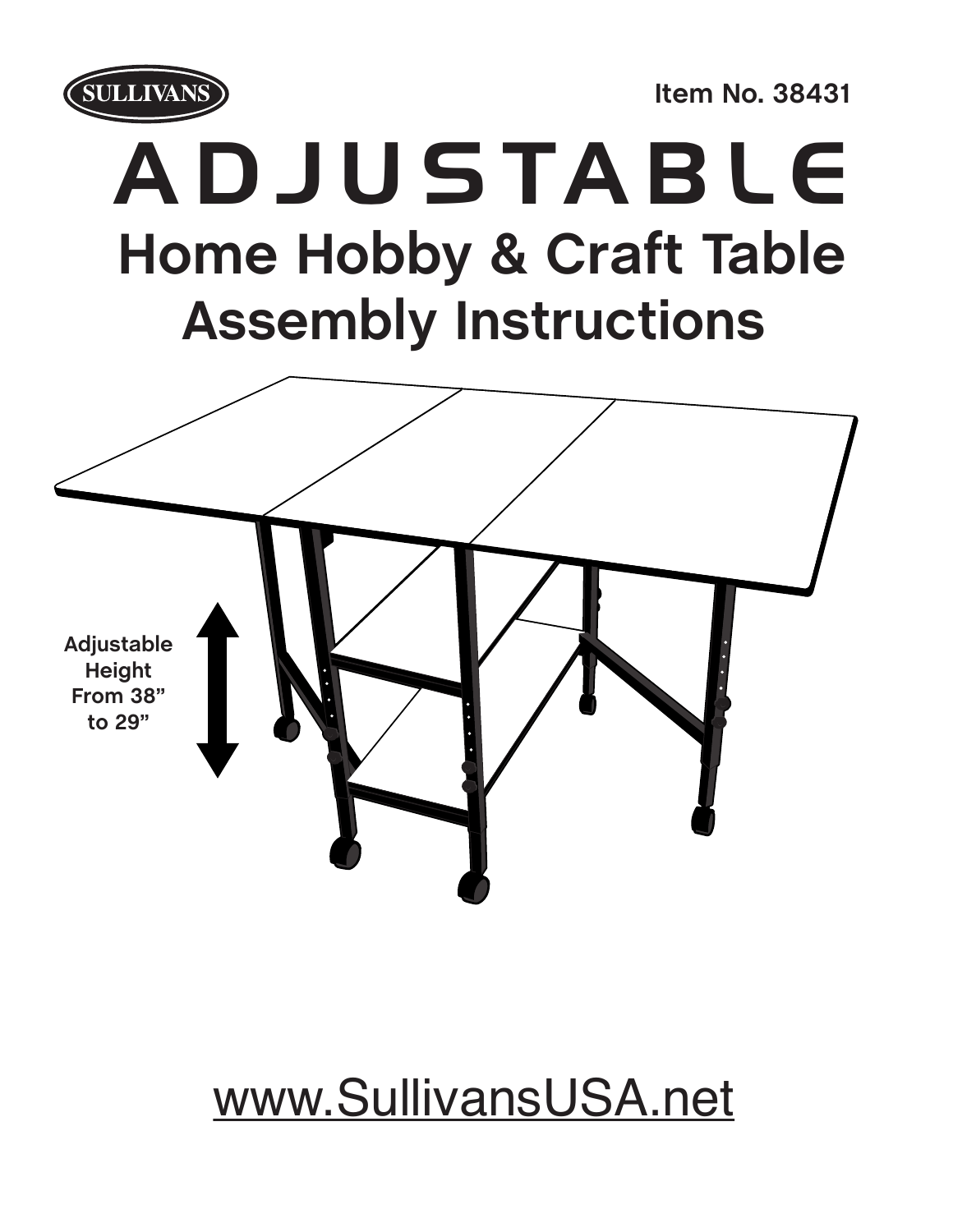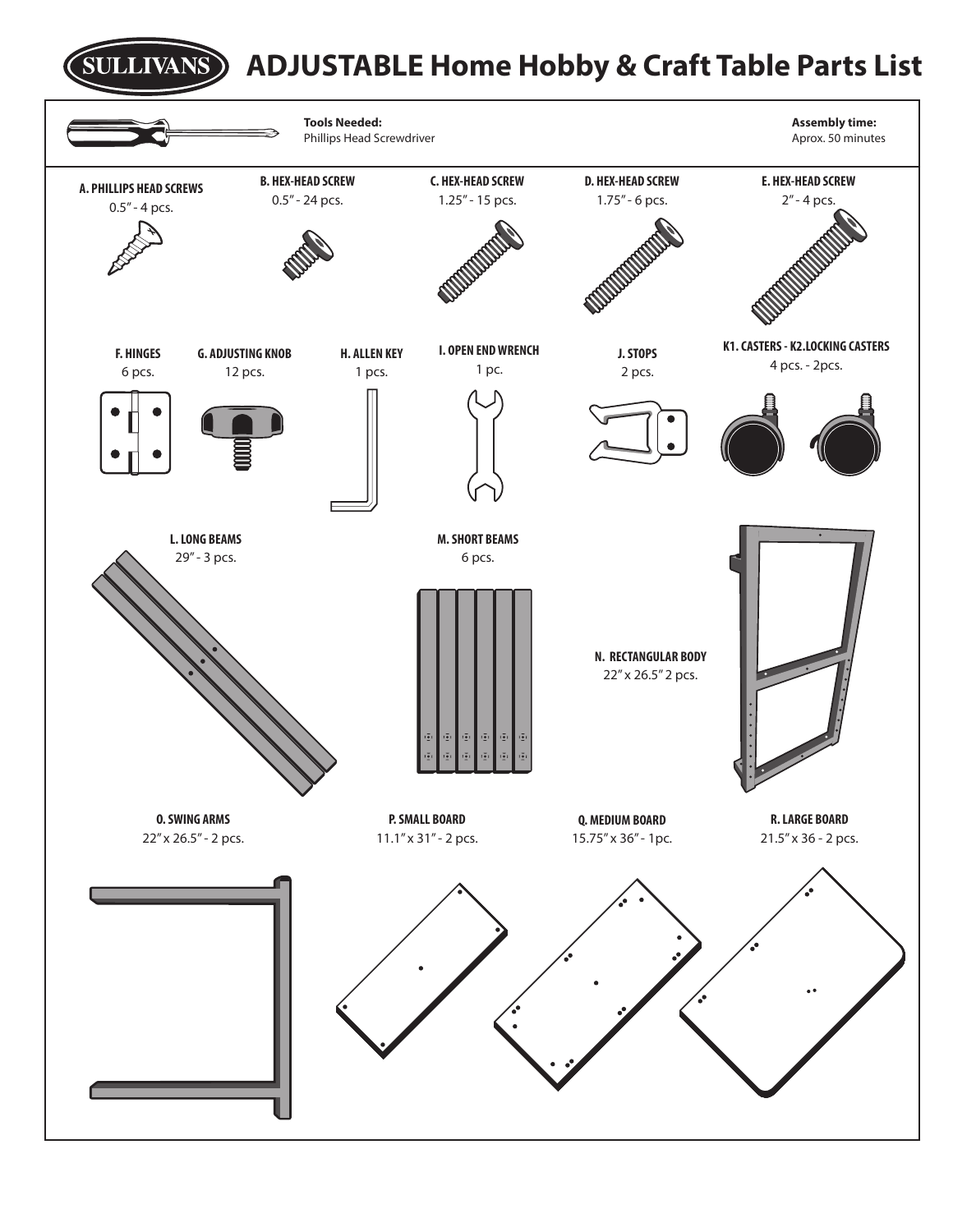### **ADJUSTABLE Home Hobby & Craft Table Instructions**



1. Insert all 6 **SHORT BEAMS (M)** into **RECTANGULAR BODY (N)** & **SWING ARMS (O)** .

2. Lock **SHORT BEAMS (M)** into place using  **ADJUSTING KNOBS (G)**.

3. Insert 2 **CASTERS (K.1)** into **SWING ARMS (O)** and 2 **CASTERS (K.1)** 1 on each **RECTANGULAR BODY (N)**, use 2 **LOCKING CASTERS (K.2)** one on each **RECTANGULAR BODY (N)** at opposite ends (fig. 1), use **OPEN END WRENCH (I)** to tigthen **CASTERS** and **LOCKING CASTERS** in place.

4. Align **RECTANGULAR BODY (N)** one in front of the other, connect them using **LONG BEAMS (L)** with holes facing upward & 6 **HEX-HEAD SCREW (D**) tigthen using **ALLEN KEY (H)**.

5. Connect **SWING ARMS (O)** to **RECTANGULAR BODY (N)** using 2 **HEX-HEAD SCREW (E)**, tigthen with **ALLEN KEY (H)**.

6. Connect **SMALL BOARDS (P)** on bottom tiers of assembly (fig. 2) using HEX-HEAD SREWS (C), tigthen with ALLEN KEY (H).



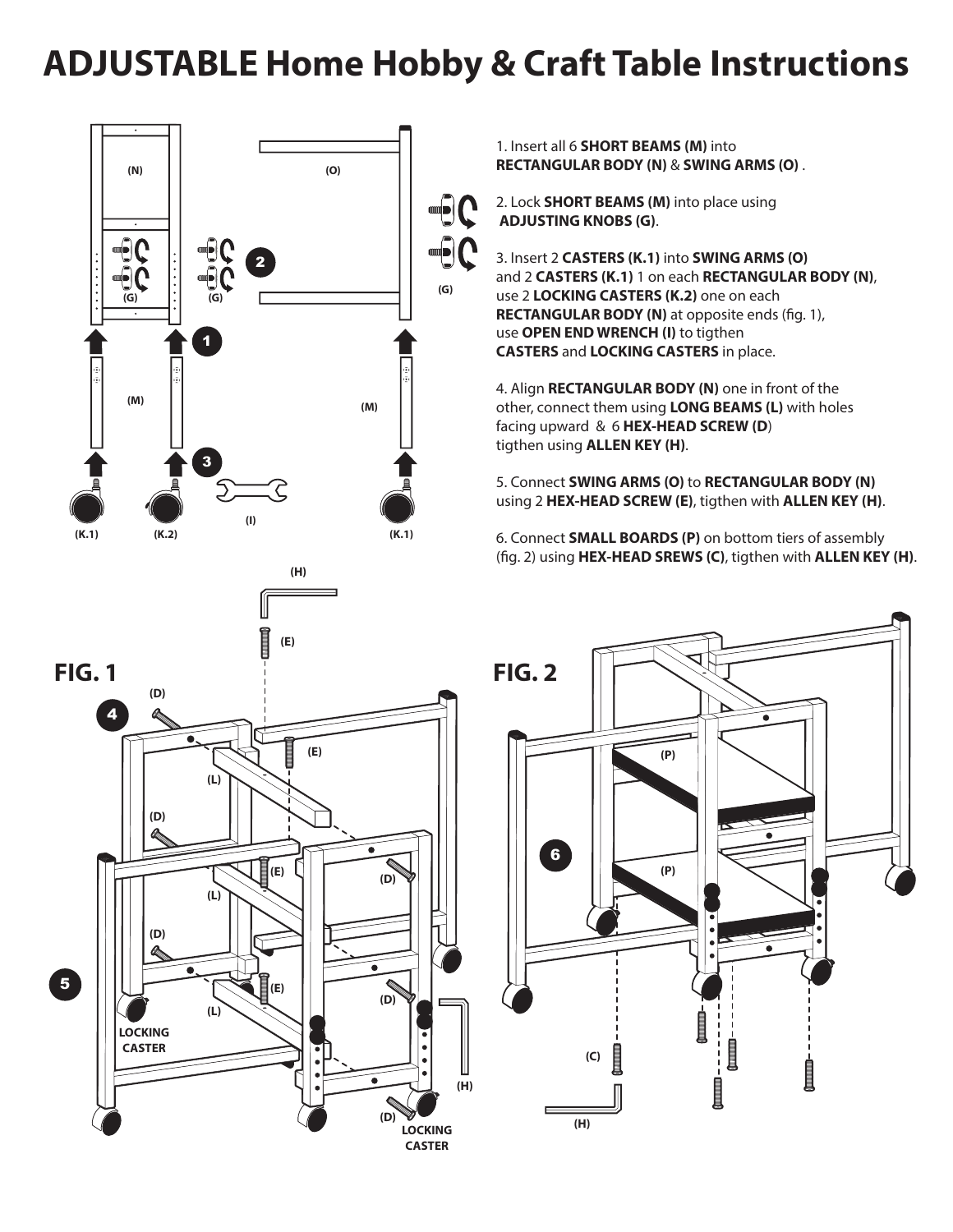## **ADJUSTABLE Home Hobby & Craft Table Instructions**



**(A)**

8

7. Place **LARGE BOARD (R)** and **MEDIUM BOARD (Q)** face down on flat surface, connect them using **HINGES (F)** facing **UP** and **HEX-HEAD SCREWS (B**) tigthen using **ALLEN KEY (H)**.



8. Position **STOPS (J)** so that they will connect with **SWING ARMS (O)** when open, use pre-drilled holes and **PHILLIPS HEAD SCREWS (A)**.

#### **METAL ASSEMBLY**

9

9. Leave the **BOARD ASSEMBLY METAL ASSEMBLY** and connect using **5 HEX-HEAD SCREWS (C)**  tigthen using **ALLEN KEY (H)**.

10. Once table is assembled height can be adjusted by folding down the table, then while holding on to **BOARD ASSEMBLY** carefully remove **ADJUSTING KNOBS** one at a time, then place them at desired height.



#### **SAFETY & MAINTENANCE**

This table is not a toy - DO NOT let children play on, under, or around it. DO NOT place more than 30 pounds on the table wings. To clean table, use a cloth or sponge with mild soap. (NEVER use anything abrasive). NEVER rest a hot iron directly on the surface.

For ironing, use the Home **Hobby Table Ironing Cover** - in stores everywhere.

**Sullivans USA, Inc** 4341 Middaugh Ave. Downers Grove, IL 60515 (800) 862-8586 Fax: (630) 435-1532 **M.T. Sullivan & Co. Pty. Ltd**. 40 Parramatta Road Underwood, Brisbane, Queenland Australia **Sullivans Enterprises (N.Z.) Ltd.** 28 Sir William Ave. East Tamaki, Auckland New Zealand **Sullivans USA, Inc.** will replace any missing or defective parts within 30 days or purchase date. Fax a dated receipt to (630) 435-1532 along with your request. **This policy does not apply to Damages due to shipping.** For further assistance, please call (800) 862-8586

#### **BOARD ASSEMBLY**

**(C)**

**(H)**

**PLEASE NOTE:** Our 30-day No Charge replacement policy for parts does not apply to items sold AS IS, CLEARANCE, CLOSEOUT, FINAL SALE, ETC. Any parts requested under these circumstances will be charged to the customer, including shipping charges. Shipping charges for replacement parts to Alaska, Hawaii or any point outside of The Contiguous United States are not covered under our policy. Some restrictions apply. See website for details.